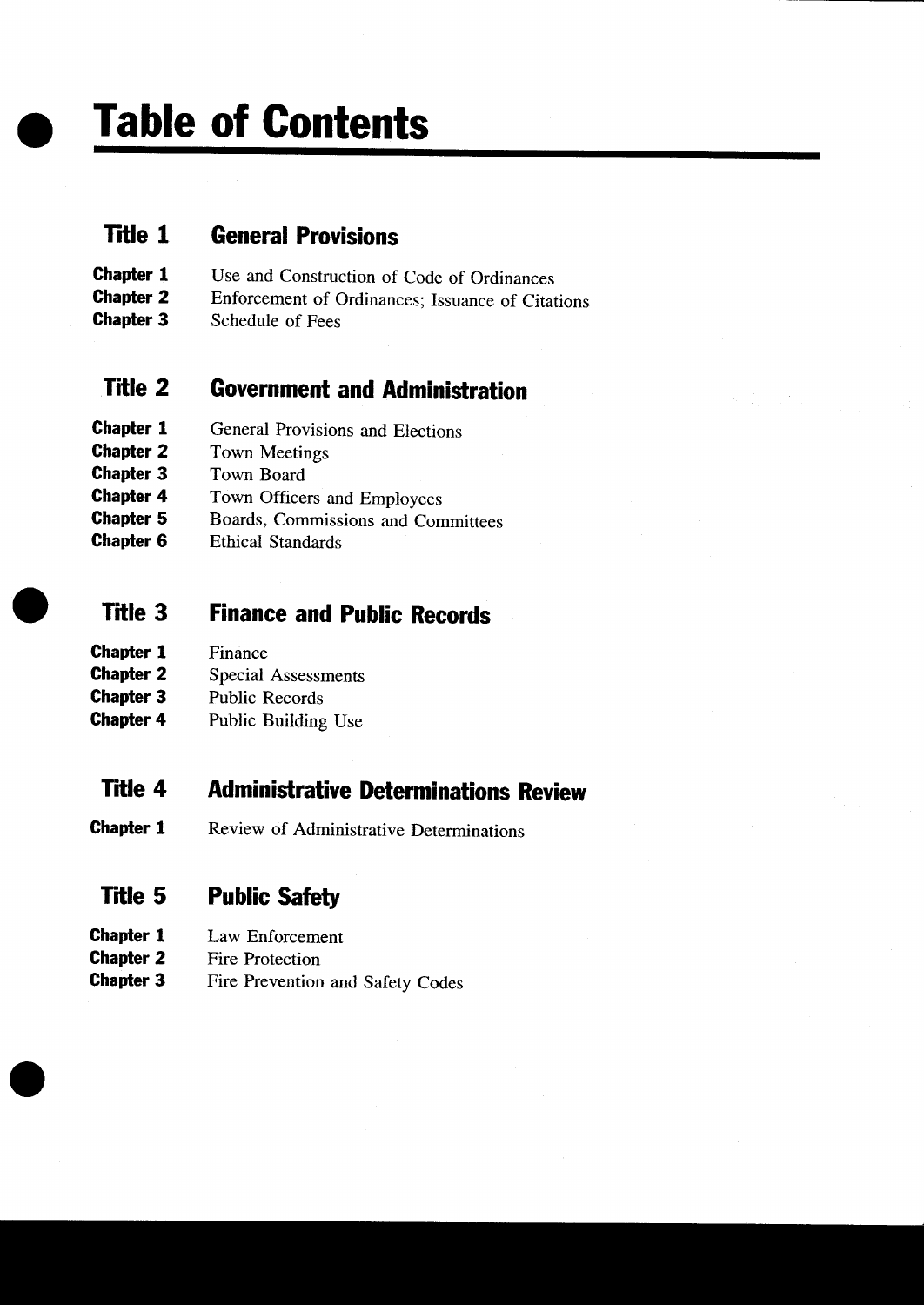## Title 6 Public Works

- **Chapter 1** Public Works
- **Chapter 2** Laying Out and Construction of Town Highways and Roads<br>**Chapter 3** Road Excavations: Trees
- Road Excavations; Trees
- **Chapter 4** Driveways; Culverts

### Title 7 Licensing and Regulation

- **Chapter 1** Licensing of Dogs and Regulation of Animals<br>**Chapter 2** Fermented Malt Beverages and Intoxicating Li
- **Chapter 2** Fermented Malt Beverages and Intoxicating Liquor<br>**Chapter 3** Cigarette Licenses
- Cigarette Licenses
- **Chapter 4** Regulation of Large Assemblies of Persons<br>**Chapter 5** Regulation and Licensing of Fireworks
- **Chapter 5** Regulation and Licensing of Fireworks<br>**Chapter 6** Automobile and Motorcycle Races. She
- **Chapter 6** Automobile and Motorcycle Races, Shows and Exhibitions **Chapter 7** Transient Merchant
- **Transient Merchant**
- **Chapter 8** Licensees to Pay Local Claims; Appellate Procedures

#### Title 8 Health and Sanitation

- **Chapter 1** Health and Sanitation
- **Chapter 2** Pollution Abatement
- **Chapter 3** Recycling<br> **Chapter 4** Waste Tre
- Waste Treatment, Disposal and Storage

#### Ttle <sup>9</sup> Public Utilities

- **Chapter 1** Natural Gas
- **Chapter 2** Utility Districts

#### Title 10 Motor Vehicles and Traffic

- **Chapter 1** Traffic and Parking<br>**Chapter 2** All-Terrain Vehicle
- **Chapter 2** All-Terrain Vehicles and Off-Road Motor Vehicle Operation Chapter 3 Snowmobiles
- Snowmobiles